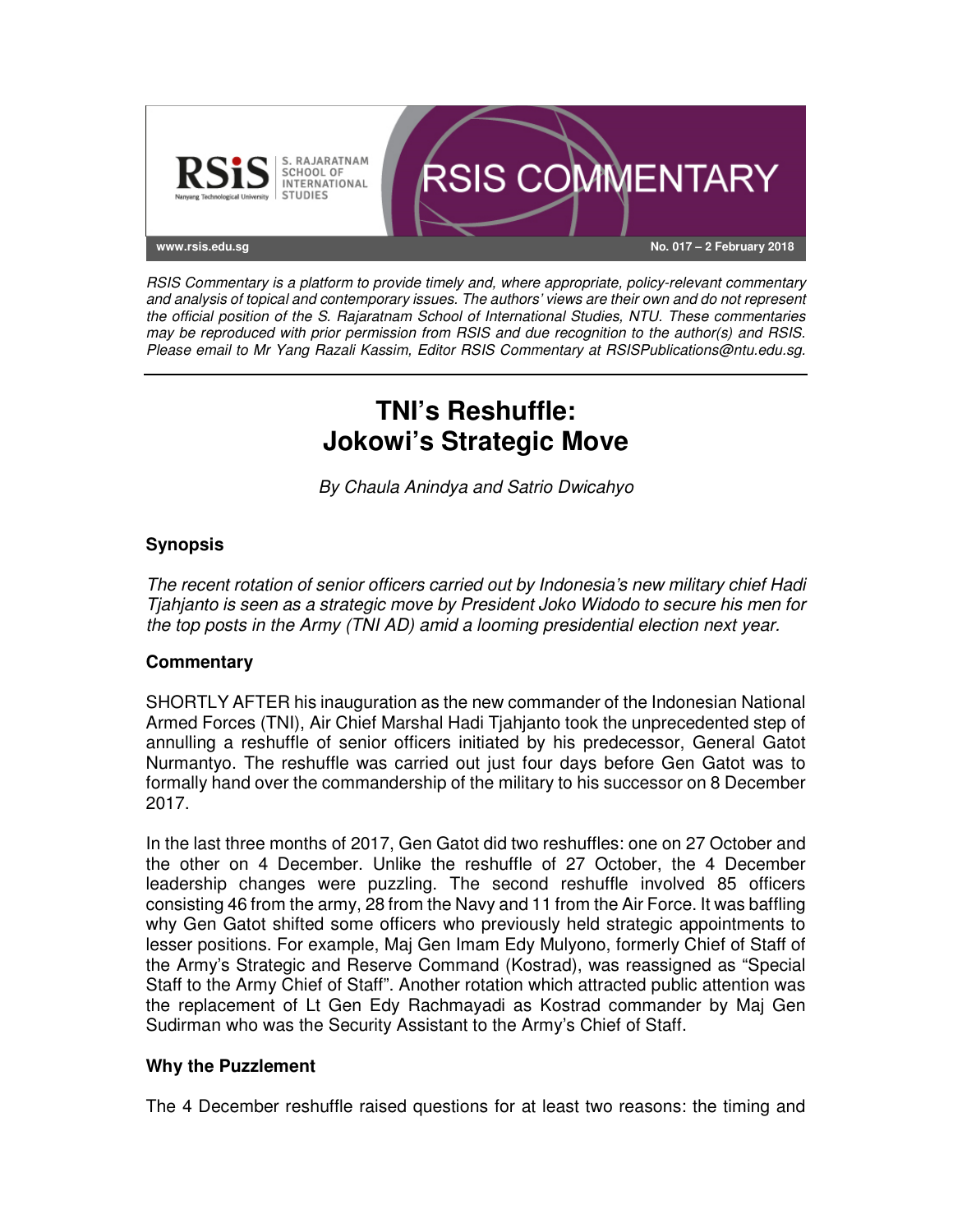ACM Hadi's decision to reverse it. The timing was considered sensitive because Gen Gatot issued it shortly before he stepped down as commander-in-chief. A defence expert from the University of Indonesia, Connie Rahakundini Bakrie, even called it a "time bomb" from Gen Gatot to ACM Hadi.

Watchdogs and NGOs, for instance Imparsial, considered Gen Gatot's decision to carry on with the reshuffle as an unethical step. Both comments were based on an interpretation that Gen Gatot's move could create internal conflict and obstruct ACM Hadi's path by placing the outgoing chief's men in key positions.

In what was see as a tit-for-tat move on 19 December 2017, ACM Hadi removed 16 high-ranking army officers from the reshuffle list. This unexpected step evoked more questions. Since ACM Hadi revoked only 16 out of 46 army officers, including Lt Gen Edy's resignation, the spotlight was mostly directed on ACM Hadi's attitude towards the replacement for the most strategic positions such as the Kostrad commander from Lt Gen Edy to Maj Gen Sudirman.

Speculation was rife about whether ACM Hadi saw Maj Gen Sudirman as Gen Gatot's man and therefore decided not to give him a strategic position within the army. It is worth remembering that the Kostrad commander functions as the most strategic threestar officer tasked with leading joint annual exercises and other combined services activities.

ACM Hadi's official statements following the reversal of the 4 December reshuffle by Gen Gatot merely underlined career development as justification for his move. His subsequent reshuffle on 4 January 2018, however, may have the effect of confirming some of the speculation.

#### **4 January Reshuffle: Positioning for Army Chief?**

On 4 January 2018, ACM Hadi issued the Commander's Decree (Keputusan Panglima TNI) which rotated 20 high-ranking officers. The main highlight was the appointment of Lt Gen Agus Kriswanto, formerly head of the Army's training school (Kodiklat AD) as the commander of Kostrad. Another highlight was that of Maj Gen Andika Perkasa, an area commander, to replace him as head of Kodiklat AD. These positions are said to be stepping stones for an officer to become a strong candidate for Army Chief of Staff (KSAD).

Aside from these positions, there is also the Deputy KSAD (Wakasad), currently held by Lt Gen Tatang Sulaiman. There are other three-star positions from outside the army structure which could also be stepping stones to KSAD, such as the Secretary General of the Ministry for Political, Legal, and Security Affairs (Menkopolhukam) and the Secretary General of the Ministry of Defence (Kemhan).

Gen Mulyono will retire in January 2019, the year of the presidential election; thus his successor might be appointed sometime this year to prepare for the upcoming election. Nevertheless, Lt Gen Agus is unlikely to succeed Gen Mulyono as KSAD because he too will be retiring, in August 2018. The appointment of Lt Gen Agus as Kostrad commander might therefore be a strategic move by ACM Hadi and President